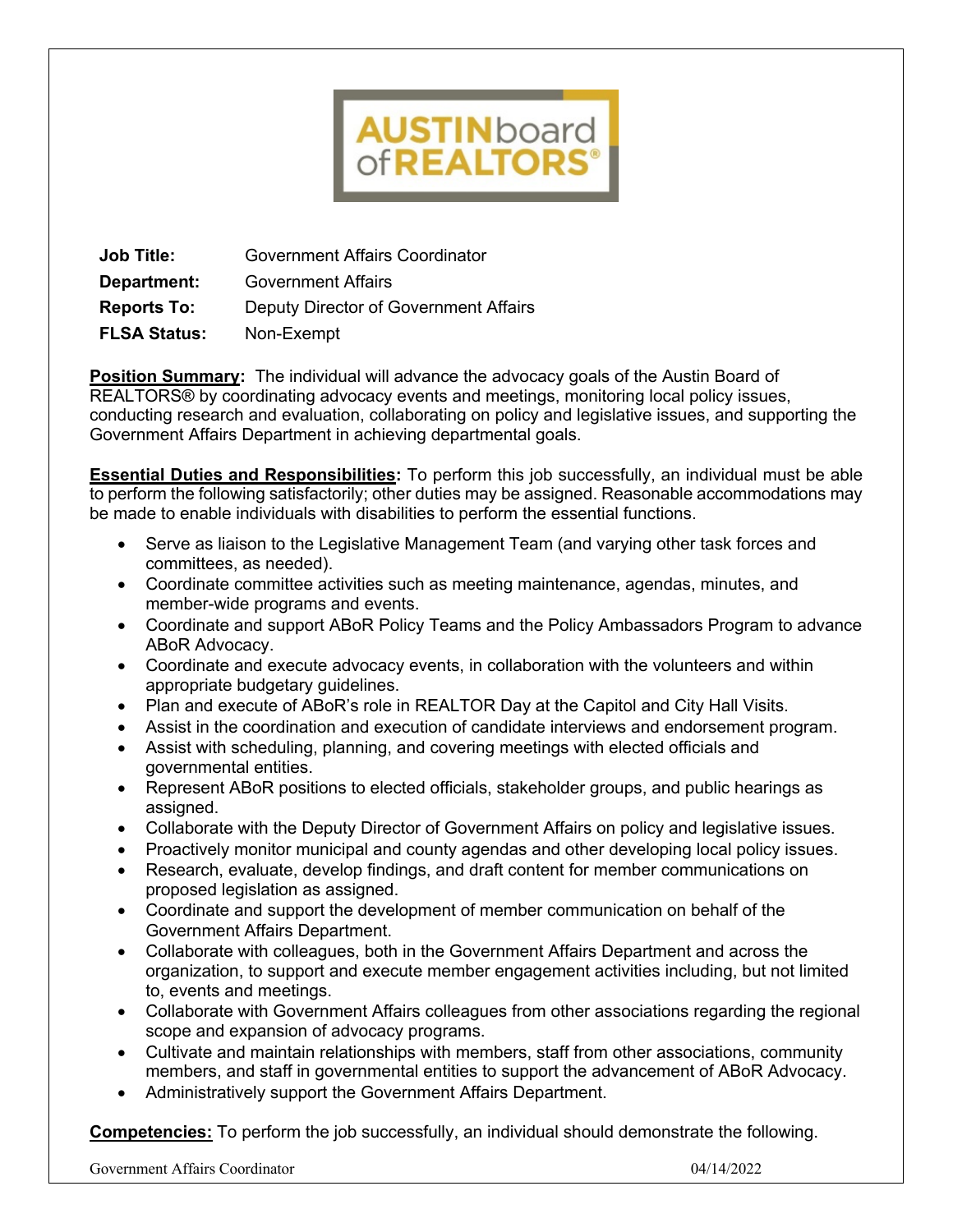**Customer Service** - Displays courtesy and sensitivity. Manages difficult or emotional customer situations. Meets commitments. Responds promptly to customer needs. Solicits customer feedback to improve service.

**Cultural Awareness-** The capacity to recognize and value diversity as strengthening aspect of the workplace, to be willing to explore self-assessment, with positive intent manage the dynamics of difference, acquire and practice cultural knowledge and adapt to diversity and the cultural contexts of the communities one works and serves in.

**Commitment to Excellence-** Must demonstrate a commitment to quality by taking pride in your work and strive to deliver the best possible results. Actively looks for opportunities to improve the way you work, generate ideas for streamlining processes and consistently working to produce the best work product.

**Adaptive to Change/Flexible (general)-** Commits to drive change initiatives, receptive to frequent change occurring within the workplace. Exhibits an openness to different and new ways of doing things. Consistent willingness to modify one's preferred way of doing things for the greater good of the organization. Able to see the value and merit of perspectives other than own and can accept consensus without creating negative internal narratives. Demonstrates openness to organizational improvements to include but not limited to: organizational structures, systems, procedures, and technology. Quickly able to adapt to a different strategy and "fail fast" when an initially selected one isn't effective. Ability to modify a maintain a strongly held position in the face of contrary evidence.

**Adaptive and Change Management/Flexible (leaders)-** Ability to streamlining services, adjust budgets, reposition team roles to improve performance. Consistently drive change initiatives by being receptive and open to frequent change occurring within the workplace. Demonstrates strong people skills and define and articulate a clear direction for employees and customer (if applicable) understand. Consistent willingness to modify one's preferred way of doing things for the greater good of the organization. Able to see the value and merit of perspectives other than own and can accept consensus without creating negative internal narratives. Demonstrates openness to organizational improvements to include but not limited to: organizational structures, systems, procedures, and technology. Quickly able to adapt to a different strategy and "fail fast" when an initially selected one isn't effective. Ability to modify a maintain a strongly held position in the face of contrary evidence.

**Attention to Communication-** Ability to convey information cross functionally and to ensure that information is passed on to others who should be kept informed. Consistently ensures that others directly involved in a work project, initiative or effort are kept informed about changes, modifications, developments, and deliverables. Committed to sharing important information in a timely manner and as appropriate. Leverages multiple channels or modes of communicate important information (example: phone, text systems, memos, newsletters, meetings, electronic mail).

**Managing Competing Priorities-**Ability to reprioritize tasks and projects, maintain and/or negotiate deadlines when needed. that works for both of you. Ability to reprioritize often and consistently affirm and oversee current priorities and adjust when the priorities shift, ideally while maintaining professional working relationships.

**Detail oriented** – Must have strong attention to detail and be able to prioritize and manage multiple tasks simultaneously.

**Cost Consciousness -** Works within approved budget. Conserves organizational resources.

**Project Management -** Coordinates projects. Communicates changes and progress. Completes projects on time and budget.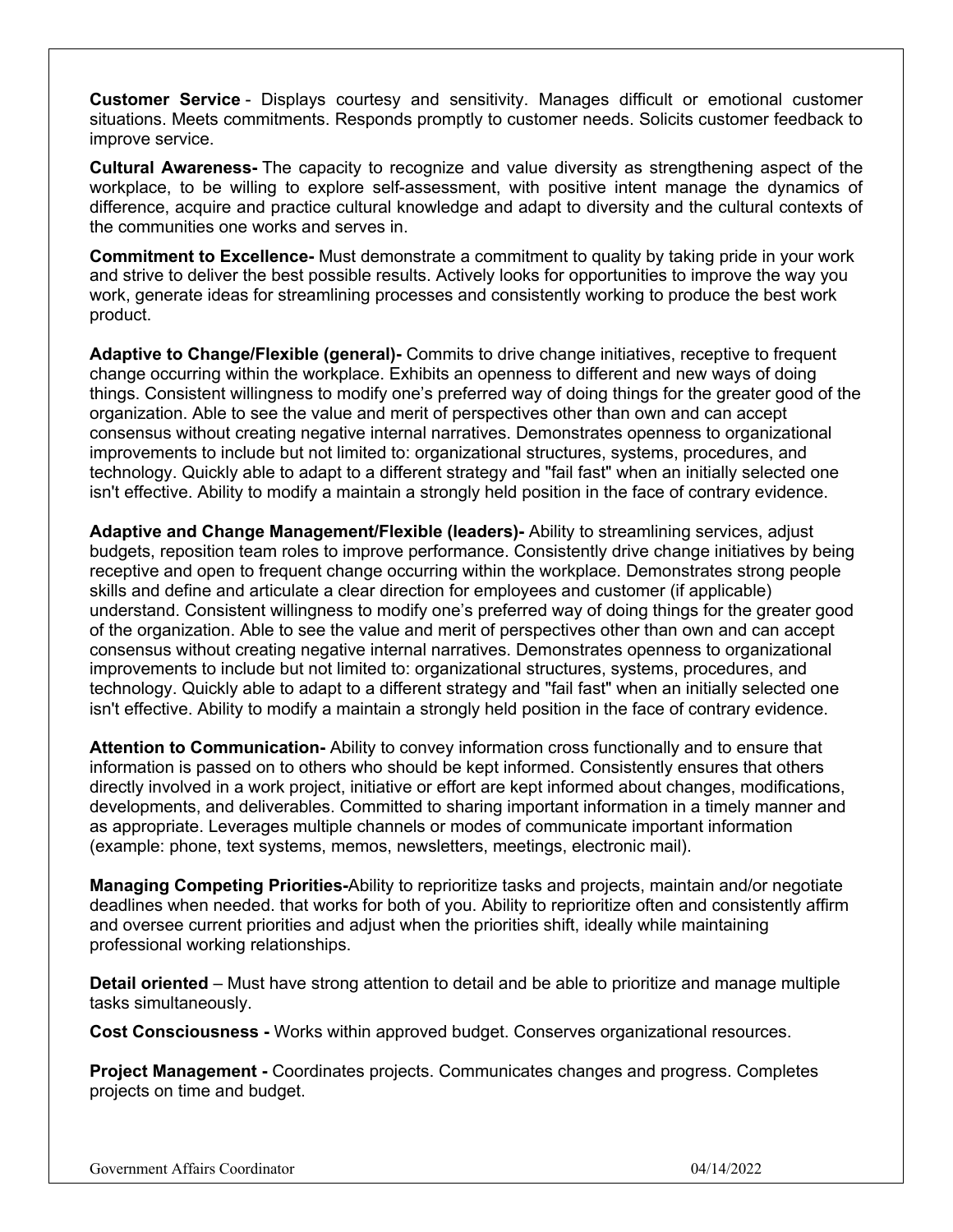**Dependability** - Commits to doing the best job possible. Follows instruction. Keeps commitments. Meets attendance and punctuality guidelines. Responds to requests for service and assistance. Takes responsibility for own actions.

**Planning & Organization** - Integrates changes smoothly. Plans for additional resources. Prioritizes and plans work activities. Sets goals and objectives. Uses time efficiently. Works in an organized manner.

**Innovation -** Displays original thinking and creativity. Meets challenges with resourcefulness. Generates suggestions for improving work. Develops innovative approaches and ideas. Presents ideas and information in a manner that gets others' attention.

**Quality** – Fosters quality focus in others. Improves processes. Measures key outcomes. Sets clear quality requirements. Solicits and applies customer feedback.

**Use of Technology** - Adapts to new technologies. Demonstrates required skills. Keeps technical skills up to date. Troubleshoots technological problems. Uses technology to increase productivity.

**Qualifications:** To perform this job successfully, an individual must be able to perform each essential duty satisfactorily. The requirements listed below are representative of the knowledge, skill, and/or ability required. Reasonable accommodations may be made to enable individuals with disabilities to perform the essential functions.

## **Education/Experience:**

Bachelor's degree from four-year college or university; or one to two years related experience and/or training; or equivalent combination of education and experience.

## **Language Ability:**

Read, analyze and interpret business, professional, technical or governmental documents. Write reports, business correspondence and procedure manuals. Effectively present information and respond to questions from managers, customers and the public.

## **Mathematical Ability:**

Work with mathematical concepts such as probability and statistical inference, and fundamentals of plane and solid geometry and trigonometry. Apply concepts such as fractions, percentages, ratios and proportions to practical situations.

## **Reasoning Ability:**

Solve practical problems and deal with a variety of concrete variables in situations where only limited standardization exists. Interpret a variety of instructions furnished in written, oral, diagram, or schedule form.

## **Computer Skills:**

Microsoft Office Suite, use of the internet and the ability to learn specialized software abilities.

### **Certificates and Licenses:** None

# **Supervisory Responsibilities:** None

**Work Environment:** The work environment characteristics described here are representative of those an employee encounters while performing the essential functions of this job. Reasonable accommodations may be made to enable individuals with disabilities to perform the essential functions.

The noise level in the work environment is usually moderate.